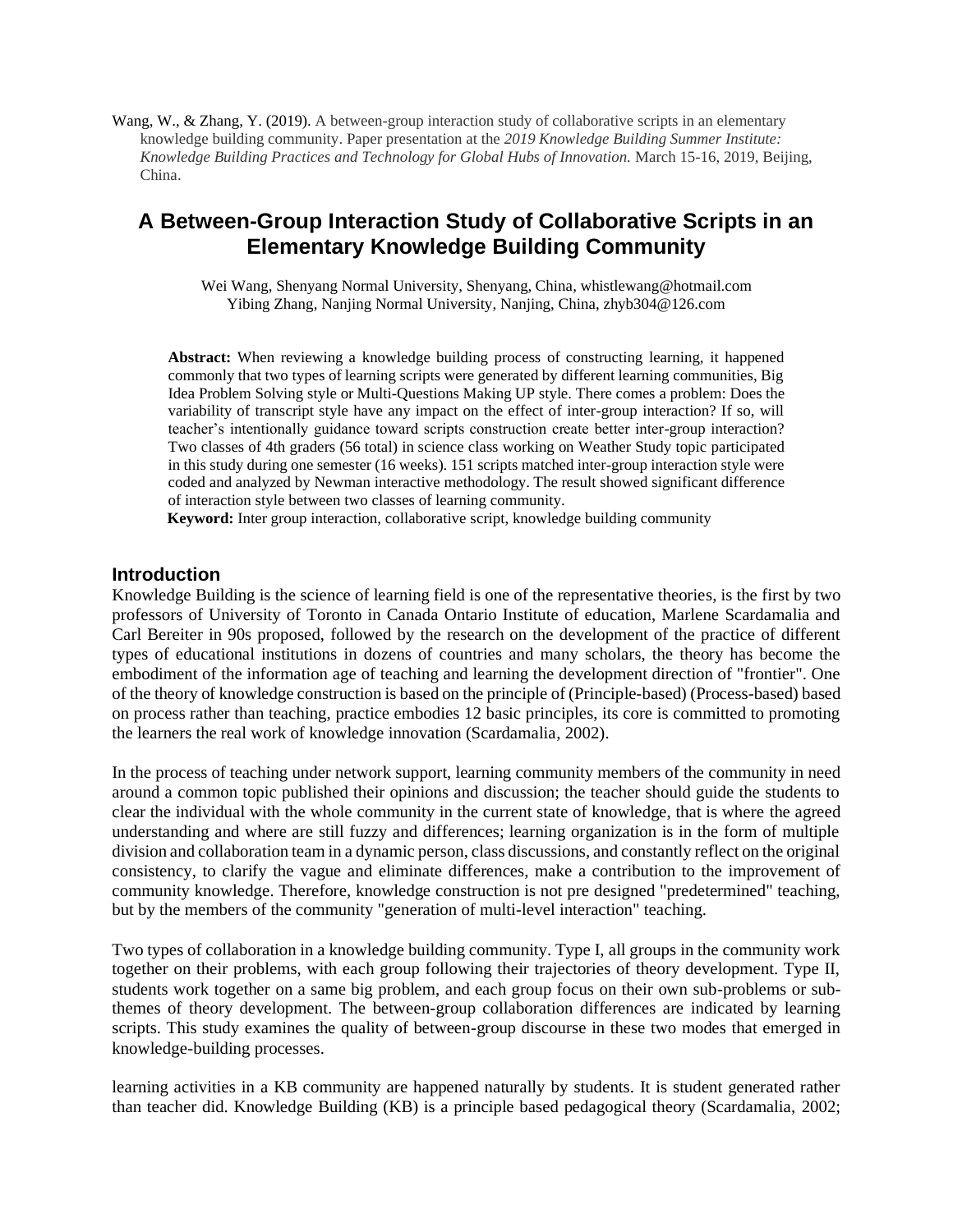Scardamalia & Webb,1996). As a constructively generated learning process (KB), a common phenomenon is the formation of a collaboration script differ in different community. A question arises: Whether different scripts will have different effects on group interaction? This study focused on two classes of 4th graders on the class of "weather". in the study of collaboration scripts generated: one is around a single problem (Big Idea) to solve the problem of collaboration (C1), another is based on multiple problems (C2). The theme of cooperation and improve the research process of the two experimental classes (C1, C2) for a term of "science, technology and society" course tracking, collecting the original data is the choice of Knowledge Forum (KF) In two the script text with the group interaction between the 151, and invited 2 students using interactive evaluation of Newman scale and analysis of these essays are encoding method, and then use these data in macro and micro, vertical depth analysis and horizontal level. The results showed that there was significant difference in two kinds of interaction the inter group collaboration script; although the perfect cooperation theme class (C2) in the sub project of the divergence of the more breadth, but with the depth of the vertical analysis of the transverse category are that the collaborative problem solving script class (C1) the group interaction between higher level groups, more closely linked, in the on stage between group depth of interaction is higher. Therefore, in the teaching practice of knowledge construction, teachers can have the intention to lead to more development and the promotion of collaboration scripts around a single problem, in order to get better. The effect of interactive learning between groups. Research questions are proposed as:

Q1. Do different knowledge building tracks result in different quality of interaction?

Q2. Which type of between-group interaction create better in-depth learning?

# **Methodology**

# **Participants**

Two classes of fourth-graders, 25 in each class.16-week course (2013 spring semester). Reformed three courses "Science, Technology, and Society"taught by the same instructor. The topic is "weather", which is a unit in their science curriculum. Both students and the teacher were familiar with Knowledge Forum. In Class One (C1), all students focused on one same problem "Why the air temperature change?" In Class Two (C2), students explored different problems such as "where the cloud comes from?" "How the wind direction changes?"

# **Scripts**



Figure 1. Two Types of Script.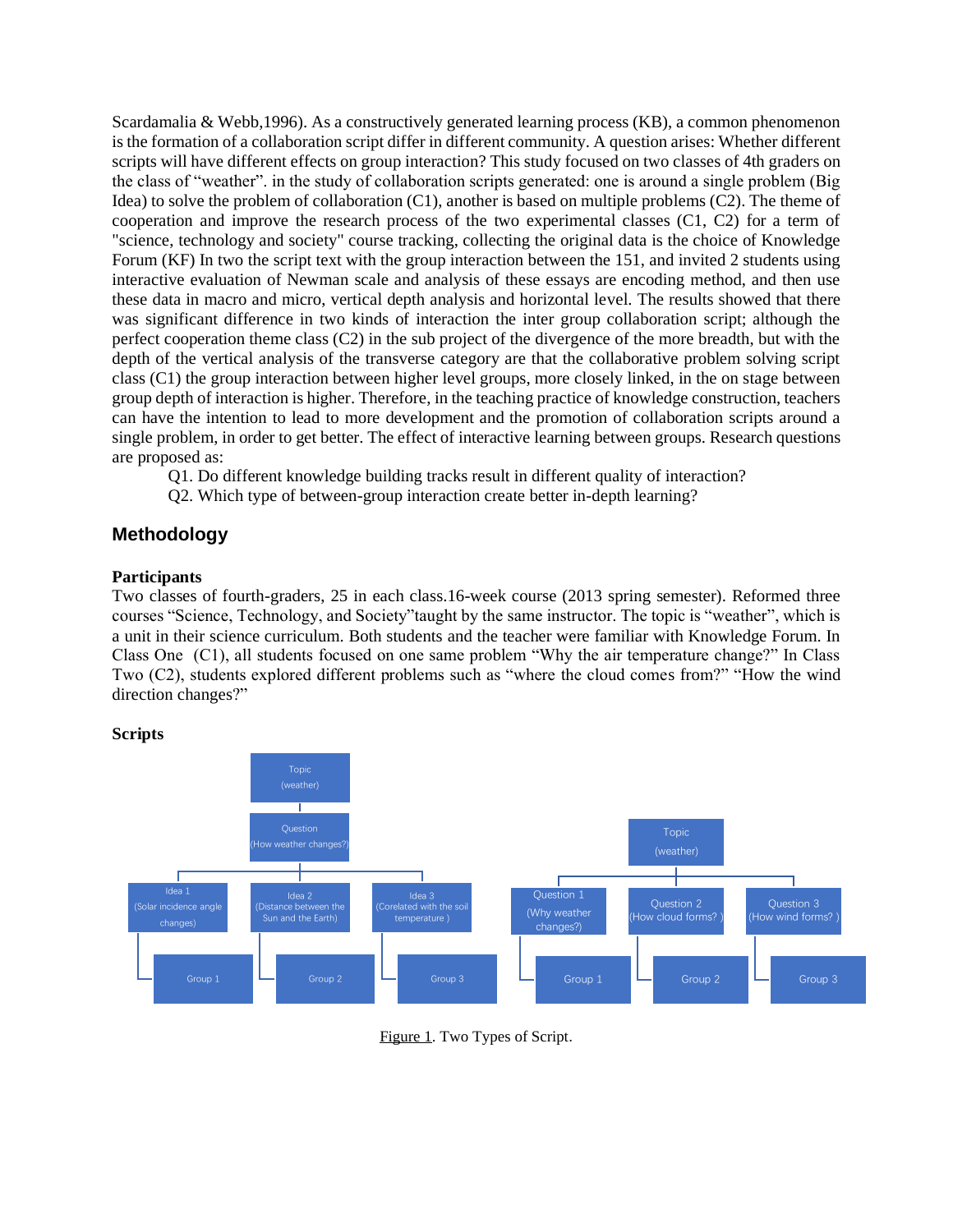#### **Instruments**

Newman Model (1995) was applied to evaluate the quality of students' discourse. The model was originally developed to measure group learning depth. It focuses on critical thinking. It is appropriate to evaluate the quality of social interaction because "successful group problem-solving processes require critical thinking, leading to the critical understanding needed for deep learning".

We adopted all indicators in the model, except for the indicators referring to tutor postings and the category "Critical assessment". For each class, the inter-group communication notes posted on KF were analyzed. A total of 151 notes are identified (C1=85; C2=66). Two coders worked independently. Their agreement was measured by Kappa  $(0.92)$ .

# **Result**

# **Between-group interaction depth**

By relating each indicator in each category to the stage in which it is most expected, we mapped indicators to Garrison's five stages by means of the procedure reported by Newman. One-way ANOVA indicated that:

1. C1 did better than C2 in the Problem Exploration stage (the most important stage, Schellens, 2009), because for both positive indicators and negative indicators it revealed significant differences ( $F(1,149) =$ 12.103,  $p < 0.05$  and  $F(1,149) = 6.454$ ,  $p < 0.05$ ) between two classes.

2. No significant difference was found for the other stages of problem-solving.



Figure 2. Between-Group Interaction Depth.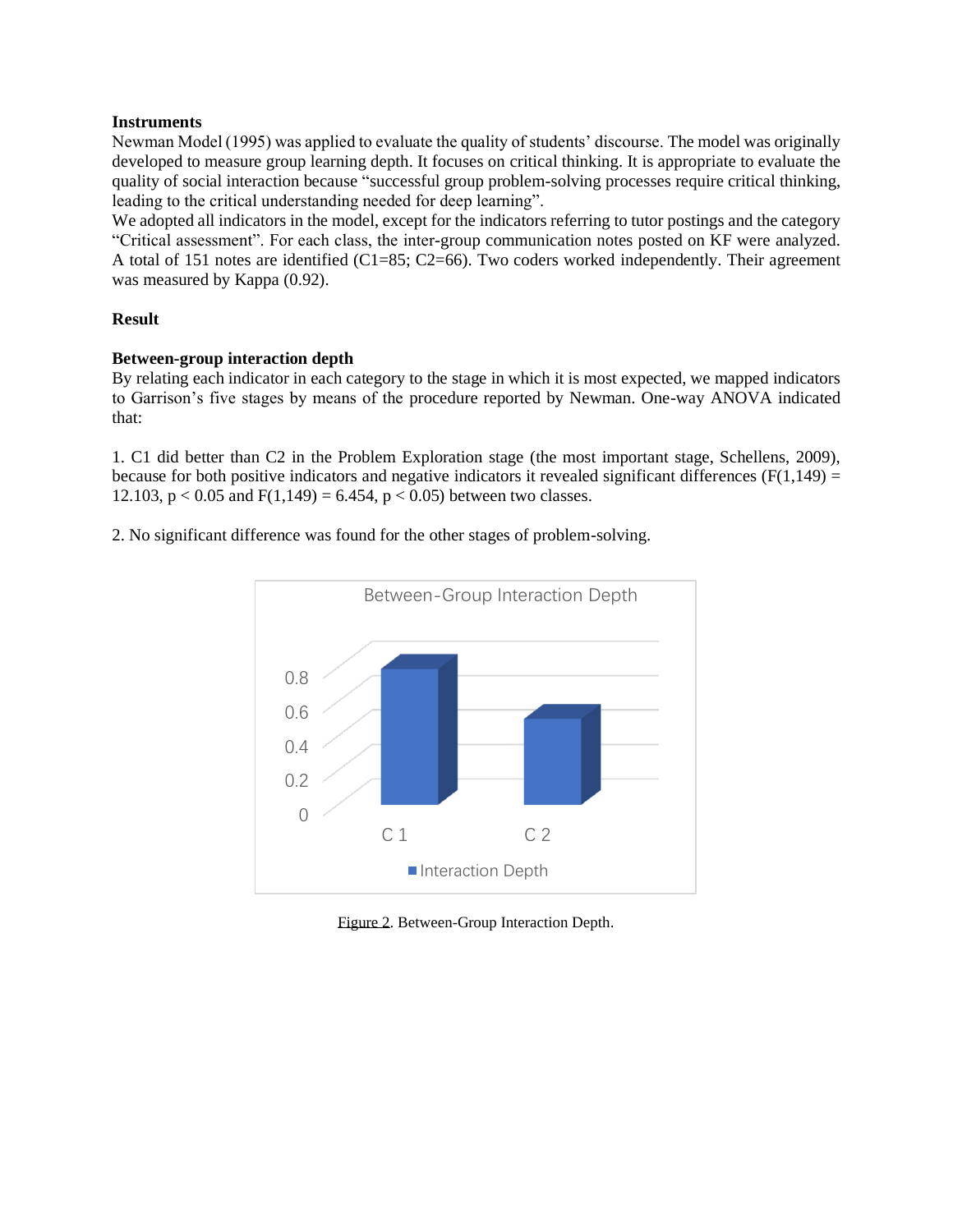

Figure 3. Indicator Frequency Comparison.

# **Conclusion**

Enhancing the quality of inter-group discourse is one of the core issues for knowledge building.

Two classes in this study were not equivalent in prior academic performance (C2 was better than C1). However, the class focusing on one problem (C1) did better than the other class having students working on different sub-problems (C2).

Single problem generated more focused discussion and richer and more diverse ideas (which is important for knowledge building). Actually, students' interests are different more often.

future research needs to address how teachers who allow students to address sub-topics need to support student discourse in KF.

| Problem-<br><b>Solving Stages</b> | <b>Positive Indicators</b> |                | <b>Negative Indicators</b> |                |
|-----------------------------------|----------------------------|----------------|----------------------------|----------------|
|                                   | C1                         | C <sub>2</sub> | C1                         | C <sub>2</sub> |
| <b>Problem</b><br>identification  | 0.78                       | 0.66           | 0.07                       | 0.14           |
| <b>Problem</b><br>definition      | 0.58                       | 0.56           | 0.09                       | 0.13           |
| <b>Problem</b><br>exploration     | $0.53*$                    | $0.26*$        | $0.08*$                    | $0.23*$        |
| <b>Problem</b><br>evaluation      | 0.61                       | 0.55           | 0.02                       | 0.10           |
| <b>Problem</b><br>integration     | 0.43                       | 0.42           | 0.06                       | 0.11           |

Table 1: The Mean of Indicator Frequency per Note in Different Stage.